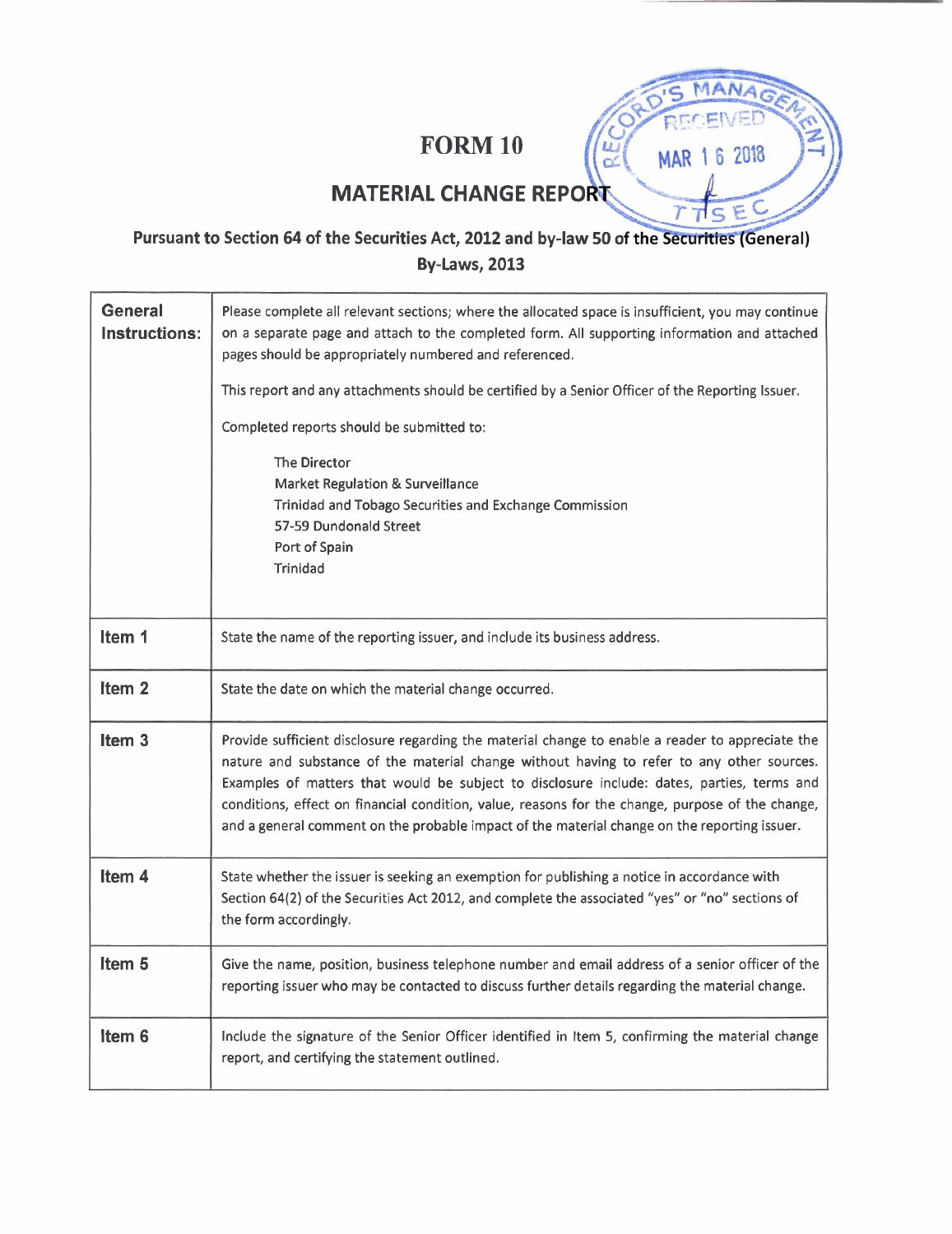## **FORM 10**



## **MATERIAL CHANGE REPORT**

### **Pursuant to section 64 of the Securities Act, 2012 and by-law 50 of the Securities (General) By-Laws, 2013**

1. NAME OR REPORTING ISSUER

**Name of Reporting Issuer** RBC MERCHANT BANK (CARIBBEAN) LIMITED

2. DATE OF MATERIAL CHANGE

Date of material change **March 16, 2018** 

**3.** DESCRIPTION OF MATERIAL CHANGE

Provide a description of the material change

**RESIGNATION OF EXECUTIVE DIRECTOR** 

Mr. Mitchell de Silva, Regional Vice President - Corporate Banking and Director - RBC Merchant Bank (Caribbean) Limited, has resigned from RBC Merchant Bank (Caribbean) Limited and by extension from the Board of Directors of the Company with effect from March 16, 2018.

-- - - --

#### 4. DETAILS OF PUBLICATION OF MATERIAL CHANGE

| Will you be seeking an exemption from publishing a notice in accordance with  <br>section $64(2)$ of the Securities Act 2012? |  |
|-------------------------------------------------------------------------------------------------------------------------------|--|

**If "No"** 

| <b>Proposed Date of Publication of Notice</b> | 19 Mar 2018 |
|-----------------------------------------------|-------------|
| (dd/mm/m)                                     |             |

**If "Yes"** 

| State the reasons for applying for the exemption |  |
|--------------------------------------------------|--|
| N/A                                              |  |